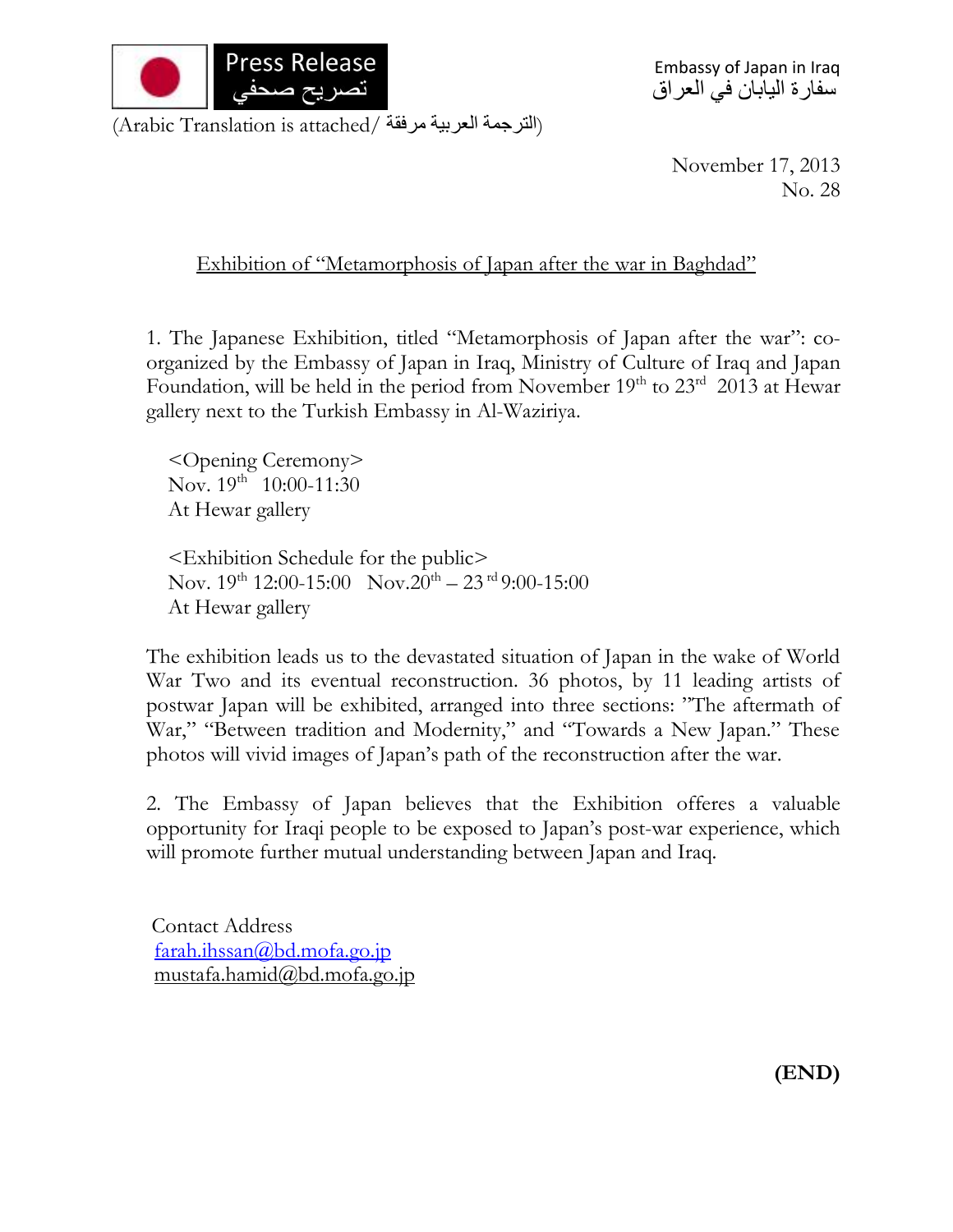

Embassy of Japan in Iraq سفارة اليابان في العراق (ترجمة غير رسمية)

التاريخ : 17 تشرين الثاين 3112 الرقم : 32

## **إقامة معرض"تحول اليابان ما بعد الحرب" في بغداد**

- .1 سيقام املعرض الياباين حتت عنوان "حتول اليابان ما بعد احلرب" يف الفرتة من التاسع عشر اىل الثالث والعشرين من تشرين الثاين ,3112 و سيشارك يف تنظيمه كل من سفارة اليابان يف العراق و وزارة الثقافة العراقية و مؤسسة اليابان, على قاعة حوار جماور السفارة الرتكية يف الوزيرية.
	- حفل الإفتتاح: 11 من تشرين الثاين يف الساعة 11:11 اىل 11:21 صباحا
	- برنامج املعرض للزوار عامة: 19 من تشرين الثاين يف الساعة 13:11 بعد الظهر اىل الساعة 2:11 بعد الظهر من تشرين الثاني الى 23 تشرين الثاني الساعة 9:00 صباحا الى الساعة 3:00 بعد الظهر  $\sim 20$

املعرض يقودنا اىل احلالة املدمرة لليابان يف اعقاب احلرب العاملية الثانية و أعادة اإلعمار يف هناية املطاف.وسيتم عرض 36 صورة لليابان بعد الحرب لأحد عشر فنانا قادوا مرحلة التصوير بعد الحرب مرتبة على ثلاثة اقسام:"في اعقاب احلرب," "ما بني التقليد و احلداثة," و "حنو يابان جديدة."هذه الصور سوف حتيي صور ملسار اليابان يف إعادة اإلعمار بعد احلرب.

2. ان سفارة اليابان لعلى ثقة من أن المعرض هو بمثابة فرصة قيّمة للشعب العراقي للأطلاع على تجربة اليابان بعد احلرب، كما و يساهم يف تعزيز التفاهم املتبادل بني اليابان و العراق.